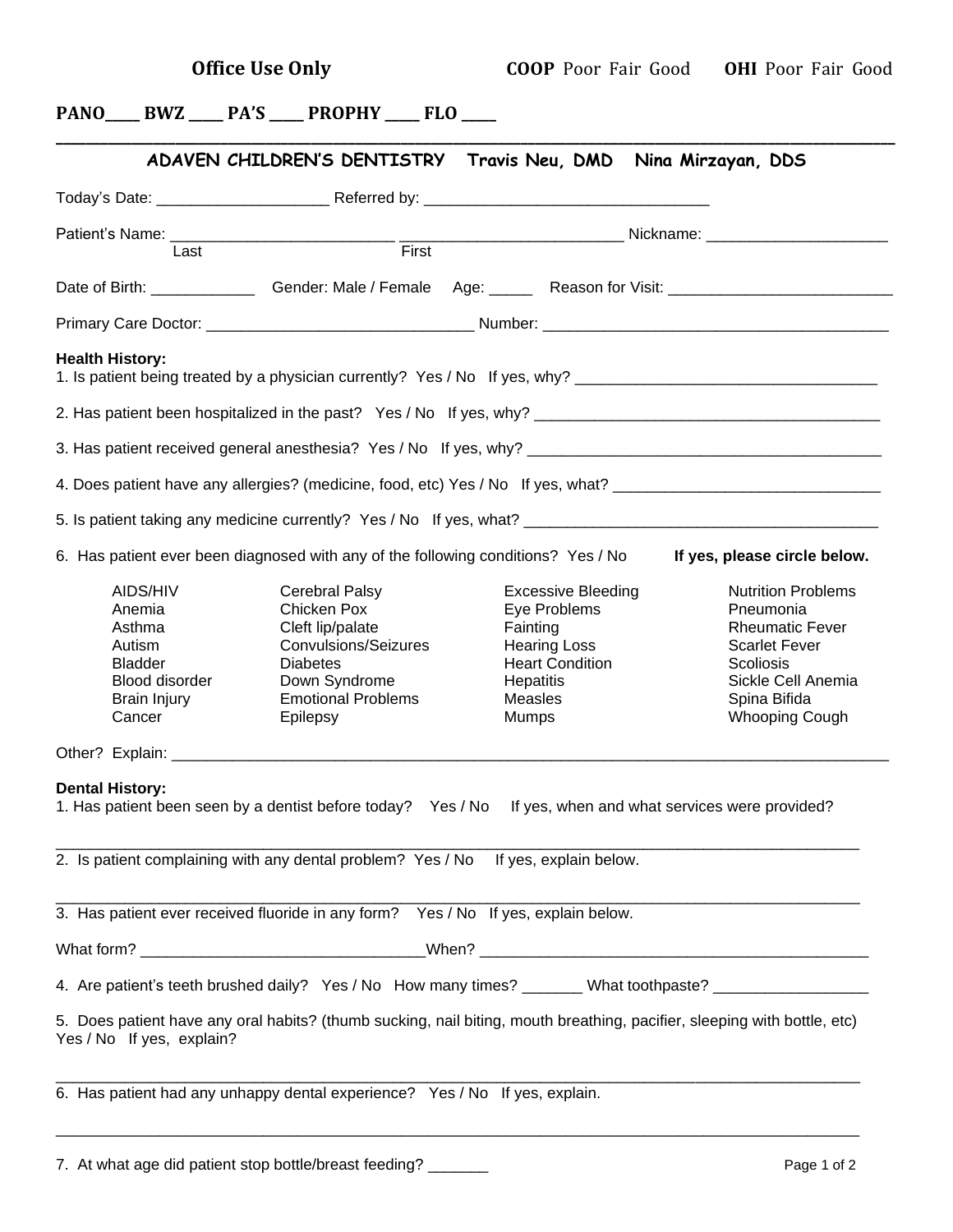| <b>Financial Responsibility:</b>                                                                               |                                 |  |  |  |
|----------------------------------------------------------------------------------------------------------------|---------------------------------|--|--|--|
|                                                                                                                |                                 |  |  |  |
|                                                                                                                |                                 |  |  |  |
|                                                                                                                |                                 |  |  |  |
| Does this number receive text messages? Yes / No                                                               |                                 |  |  |  |
| Permission to send email and/or text messages? Email: Yes / No Text: Yes / No                                  |                                 |  |  |  |
|                                                                                                                |                                 |  |  |  |
|                                                                                                                |                                 |  |  |  |
|                                                                                                                |                                 |  |  |  |
| Does this number receive text messages? Yes / No                                                               |                                 |  |  |  |
| Permission to send email and/or text messages? Email: Yes / No Text: Yes / No                                  |                                 |  |  |  |
| <b>Insurance Information:</b>                                                                                  |                                 |  |  |  |
|                                                                                                                |                                 |  |  |  |
|                                                                                                                |                                 |  |  |  |
| Member ID #: _________________________Group #: ________________________Ins. Phone #: _________________________ |                                 |  |  |  |
|                                                                                                                |                                 |  |  |  |
| Permission to Accompany in Parent/Guardians absence:                                                           |                                 |  |  |  |
| I hereby authorize the following person to act in my behalf to obtain treatment for my child in my absence:    |                                 |  |  |  |
| Name:                                                                                                          | <b>Relationship to Patient:</b> |  |  |  |
|                                                                                                                |                                 |  |  |  |
| Emergency Contact (other than parents listed above):                                                           |                                 |  |  |  |
|                                                                                                                |                                 |  |  |  |
|                                                                                                                |                                 |  |  |  |
|                                                                                                                |                                 |  |  |  |
| <b>Authorizations:</b>                                                                                         |                                 |  |  |  |

The information that I have given is correct to the best of my knowledge. I understand that it will be held in the strictest of confidence, and that it is my responsibility to inform this office of any changes in my minor/child's medical status. I authorize the dental staff to perform the necessary dental services for my minor/child. **I understand and agree that** (regardless of my insurance status), that I am ultimately responsible for the balance of my account for any **professional services rendered.** 

\_\_\_\_\_\_\_\_\_\_\_\_\_\_\_\_\_\_\_\_\_\_\_\_\_\_\_\_\_\_\_\_\_\_\_\_\_\_\_\_\_\_\_\_\_\_\_\_\_\_\_\_\_\_\_\_ **\_\_\_\_\_\_\_\_\_\_\_\_\_\_\_\_\_\_\_\_\_\_\_\_\_**

Name of Parent/Guardian

**\_\_\_\_\_\_\_\_\_\_\_\_\_\_\_\_\_\_\_\_\_\_\_\_\_\_\_\_\_\_\_\_\_\_\_\_\_\_\_\_\_\_\_\_\_\_\_\_\_\_\_\_\_\_\_\_**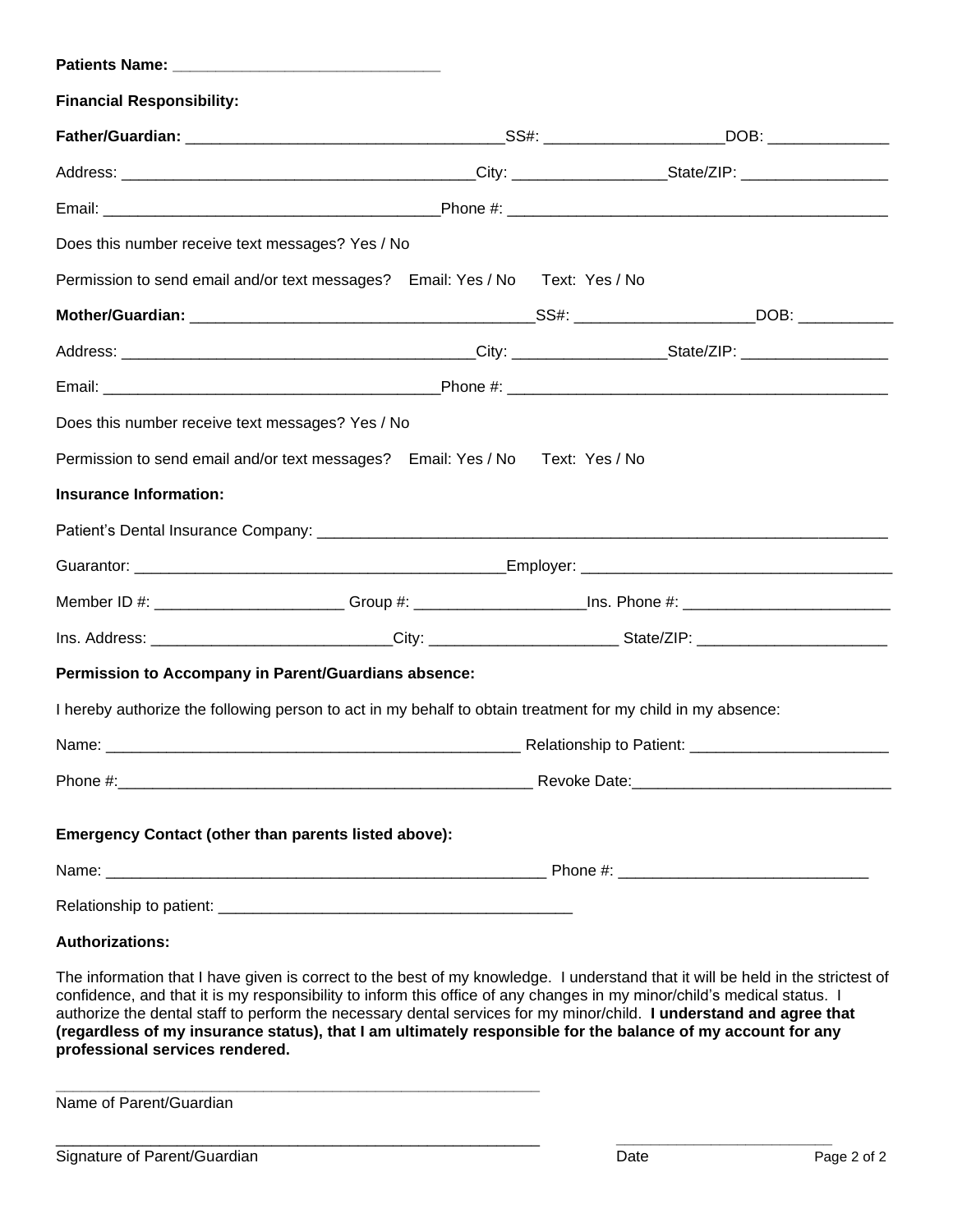# **Adaven Children's Dentistry Travis Neu, DMD and Nina Mirzayan, DDS 2843 St. Rose Pkwy. Ste 100 Henderson, NV 89052**

# Office Policies and Procedures

Welcome to Adaven Children's Dentistry. Our mission is to provide quality dental treatment in a caring environment for you and your child/children. We hope to promote good, long-term attitudes toward dentistry and oral health. We provide the following information in order to familiarize you with our office policies. All medical information and consent forms must be completed and signed prior to examination. **Please do not make any alterations to this form.**

# **Only Parents/Legal Guardians Can Give Consent:**

Only parents/legal guardians can accompany the patient for dental visits for our office. If you are not the natural parent or legal guardian of the child you are accompanying, please do not sign this form. This form must be read and signed prior to the visit by the natural parent or guardian and brought in with the identification of the parent/guardian. We must have original signatures on all forms including any medical history form, insurance form and consent form. If you are the legal guardian of the child, but not the natural parent, you must provide legal documentation as well as identification at the time of the first visit. If we cannot determine custody or guardianship for the patient, the appointment will be rescheduled until the proper documentation can be provided. If the parent/guardian has granted you permission to bring the child in, we must have the proper authorization on file.

### **Our Treatment Room Policy:**

Parents/Guardians may accompany patient/patients in treatment areas. A complete diagnosis and a standard pediatric set of x-rays will be taken *if the child is cooperative.* The doctor will discuss patient diagnosis and recommend a treatment plan and treatment options. However, it is very important that the patient be allowed to establish a rapport with the doctor and staff during treatment. If the patient becomes uncooperative or combative, you may be asked to step outside the treatment room until the doctor is able to establish control. *We do not allow other children/siblings in the treatment area during procedures.*

### **Sedation/Nitrous:**

The doctor may recommend sedation medication be given prior to treatment as they deem necessary due to fear and/or anxiety of patient. This pre-medication is generally Demerol and Atarax given orally in the office one hour prior to appointment as a sedative and relaxant. In addition, nitrous oxide (laughing gas) is used on most children requiring dental treatment.

### **Behavior Management Techniques:**

In order to provide quality dental work and reduce the risk of injury, it is absolutely necessary that the patient remain still during treatment. Despite our efforts to calm a child with reassurances, explaining the instruments and their noises, at time we encounter difficult management problems. If a patient is uncooperative, it may be necessary to use one of the following behavior management techniques to facilitate treatment.

- *1. Voice Control:* Instruction is given in a controlled firm tone of voice.
- *2. Physical Restraint (Papoose board):* This is a padded board with a velcro blanket designed to safely wrap the arms and legs of a child in addition to holding the patient's head in place. The papoose board is also designed to provide motion control so that the patient and our staff are protected during a dental procedure. This is used as a "last resort" in young patients who we, might otherwise, be unable to treat. If the papoose board becomes necessary, you will be informed first. It is most commonly used for emergencies of very young patients and/or to stabilize a patient after treatment has begun and then becomes uncooperative. The doctor reserves the right to make the decision if the papoose board is necessary.
- *3. Out-patient Surgery Center:* This may be recommended for very young patients, or those with medical problems, which would otherwise prevent them from being treated in the normal office setting, or difficult to manage patients. General anesthesia is administered in this case in an outpatient surgical facility.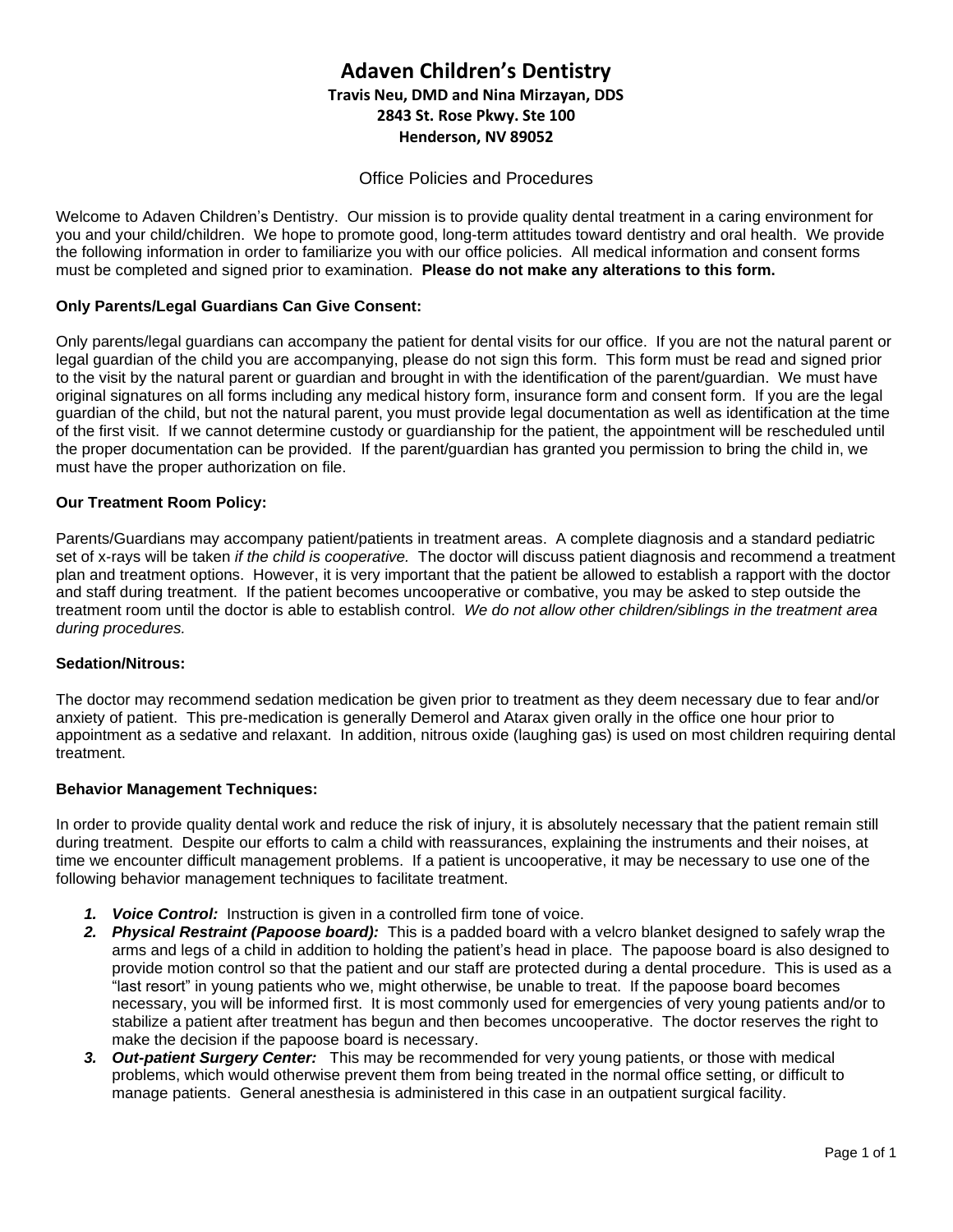# **Adaven Children's Dentistry Travis Neu, DMD and Nina Mirzayan, DDS 2843 St. Rose Pkwy. Ste 100 Henderson, NV 89052**

Office Policies and Procedures

### **Silver and White Fillings:**

Most insurance companies will only cover the cost of silver fillings on primary (baby) teeth. If you prefer a white filling for your child, or if it is recommended by the doctor, your insurance company may not cover the cost. As the responsible party, you would be required to pay the different in cost between the silver and white filling, with averages about \$20-\$50 difference per tooth. We will be happy to provide that cost to you ahead of time of treatment.

### **Silver Diamine Fluoride (SDF)**

Silver Diamine Fluoride 38% is a medicament that can be used in dentistry to stop and/or slow the progression of a cavity. SDF does the following:

- -Provides immediate relief for sensitive teeth.
- -Kills bacteria
- -Hardens softened tooth structure making it more acid and abrasion resistant
- -Does not stain sound dentin or enamel (healthy teeth)

-Will stain decayed teeth

-Can temporarily stain the cheeks and gums in the area where the SDF is being applied

### **X-Ray Policy:**

It is important for the doctor to have high quality, diagnostic x-rays available at the time of the patient's initial exam. If you can provide us with x-rays from a recent visit (within 6 months) to another dentist, we will be happy to accept those. If we do need to take a set of x-rays, and your insurance company declines payment, the responsible party will be financially responsible for the cost. We do our best to obtain accurate information from your insurance company regarding frequency limits for all exams, x-rays, cleanings, etc, but ultimately it is responsible party's financial responsibility.

#### **Family Appointments:**

We try to accommodate same-day sibling appointments and we appreciate the time saving convenience afforded to you by doing this. It does, however, block a major portion of our schedule and therefore, it is pertinent that these appointments be kept as scheduled. Failure to keep a "family" appointment could result in the inability for us to offer these same-day sibling appointments. **We require at least a 24 hour notice to cancel or reschedule all appointments and reserve the right to assess a missed appointment fee if we do not receive that notice.** 

\_\_\_\_\_\_\_\_\_\_\_\_\_\_\_\_\_\_\_\_\_\_\_\_\_\_\_\_\_\_\_\_\_\_\_\_\_\_\_\_\_\_\_\_\_\_\_\_\_\_\_ \_\_\_\_\_\_\_\_\_\_\_\_\_\_\_\_\_\_\_\_\_\_\_\_\_\_\_\_

*Please notify a staff member if you have questions about the above information.*

\_\_\_\_\_\_\_\_\_\_\_\_\_\_\_\_\_\_\_\_\_\_\_\_\_\_\_\_\_\_\_\_\_\_\_\_\_\_\_\_\_\_\_\_\_\_\_\_\_\_\_

**Patients Name**

**Parent/Guardian Name Relationship to Patient**

**Parent/Guardian Signature Date** 

\_\_\_\_\_\_\_\_\_\_\_\_\_\_\_\_\_\_\_\_\_\_\_\_\_\_\_\_\_\_\_\_\_\_\_\_\_\_\_\_\_\_\_\_\_\_\_\_\_\_\_ \_\_\_\_\_\_\_\_\_\_\_\_\_\_\_\_\_\_\_\_\_\_\_\_\_\_\_\_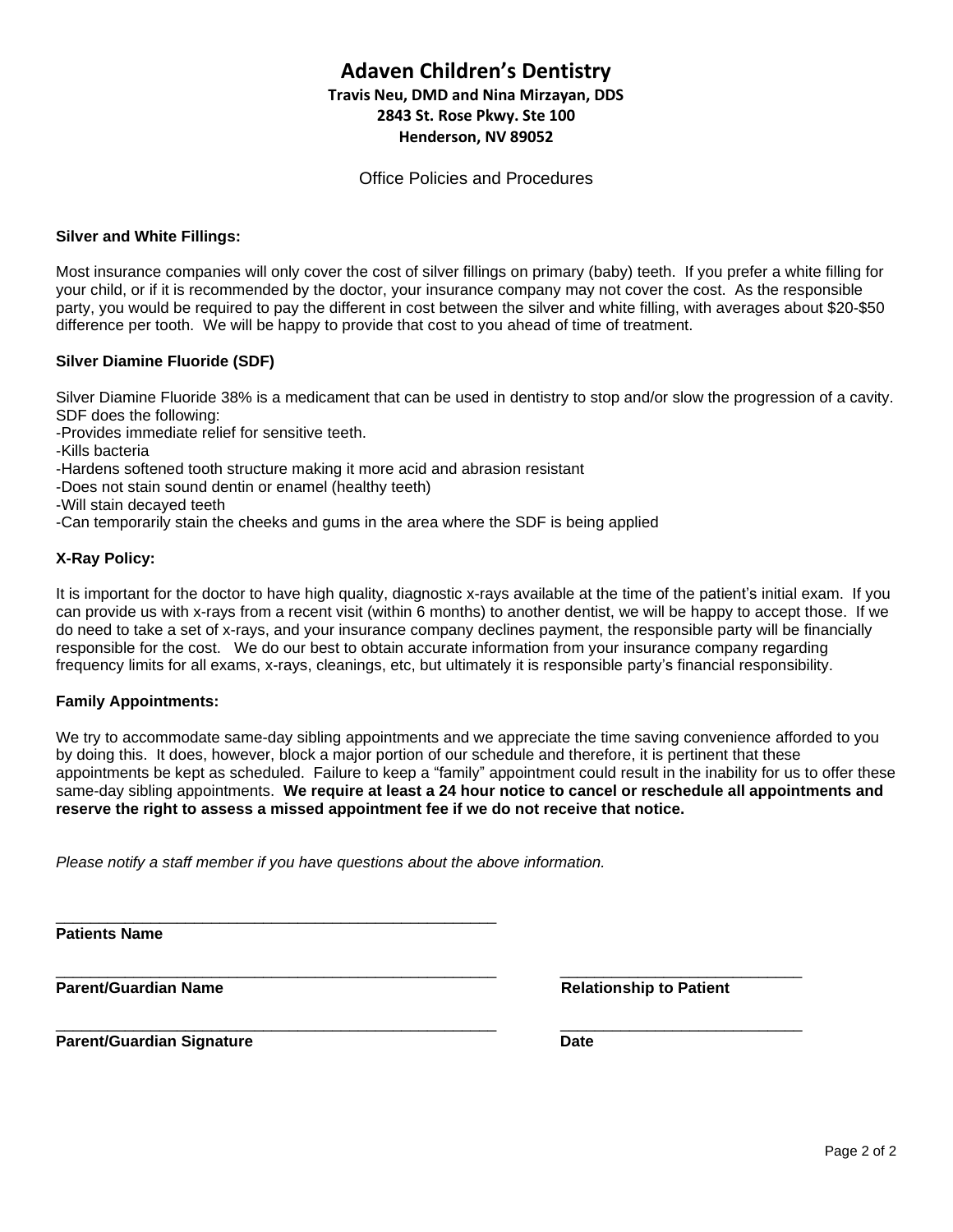# **Adaven Children's Dentistry**

**Travis Neu, DMD and Nina Mirzayan, DDS 2843 St. Rose Pkwy. Ste 100 Henderson, NV 89052**

# **ASSIGNMENT OF BENEFITS**

Patient Name: \_\_\_\_\_\_\_\_\_\_\_\_\_\_\_\_\_\_\_\_\_\_\_\_\_\_\_\_\_\_\_\_\_\_\_

Policyholder: \_\_\_\_\_\_\_\_\_\_\_\_\_\_\_\_\_\_\_\_\_\_\_\_\_\_\_\_\_\_\_\_\_\_\_\_

I hereby instruct and direct my insurance

to: Adaven Children's Dentistry, 2843 St. Rose Pwky. Ste 100 Henderson, NV 89052 or if my current policy prohibits direct payment to doctor, I hereby instruct and direct you to make out the check to me and mail it as follows: Adaven Children's Dentistry, 2843 St. Rose Pkwy. Ste 100 Henderson, NV 89052 for the professional or medical expense benefits allowable, and otherwise payable to me under my current insurance policy as payment toward the total charges for the professional services rendered. THIS IS A DIRECT ASSIGNMENT OF MY RIGHTS AND BENEFITS UNDER THIS POLICY. This payment will not exceed my indebtedness to the abovementioned assignee, and I have agreed to pay, in a current manner, any balance of said professional service charges over and above this insurance payment.

A photocopy of this Assignment shall be considered as effective and valid as the original.

I also authorize the release of any information pertinent to my case to any insurance company, adjuster, or attorney involved in this case.

I authorize doctor to initiate a complaint to the Insurance Commissioner for any reason on my behalf.

I hereby authorize ADAVEN CHILDREN'S DENTISTRY to deposit any checks received from my Insurance Company for my account when made payable to me.

\_\_\_\_\_\_\_\_\_\_\_\_\_\_\_\_\_\_\_\_\_\_\_\_\_\_\_\_\_\_\_\_\_\_\_\_\_\_\_\_\_\_ \_\_\_\_\_\_\_\_\_\_\_\_\_\_\_\_\_\_\_\_\_\_\_\_\_\_\_\_\_\_\_\_\_

\_\_\_\_\_\_\_\_\_\_\_\_\_\_\_\_\_\_\_\_\_\_\_\_\_\_\_\_\_\_\_\_\_\_\_\_\_\_\_\_\_ \_\_\_\_\_\_\_\_\_\_\_\_\_\_\_\_\_\_\_\_\_\_\_\_\_\_\_\_\_\_\_\_\_

Signature of Policyholder **Date** Date

Signature of Claimant, if not policyholder Signature of Witness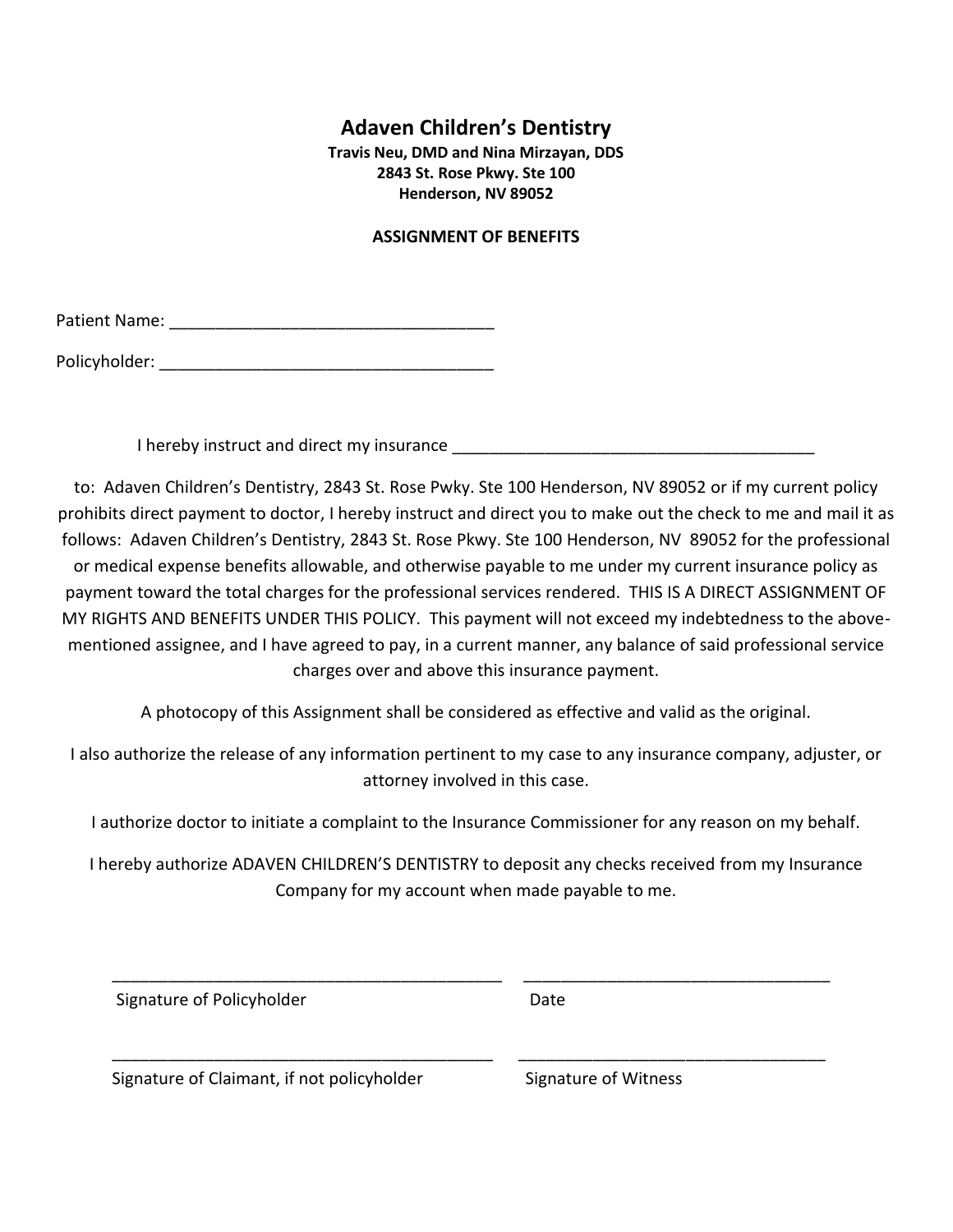# **Adaven Children's Dentistry Travis Neu, DMD and Nina Mirzayan, DDS 2843 St. Rose Pkwy. Ste 100 Henderson, NV 89052**

# **Notice of Privacy Practices Acknowledgement**

I understand that, the Health Insurance Probability and Accountability Act of 1996 (HIPAA), I have certain rights to privacy regarding my protected health insurance. I understand that this information can and will be used:

- Conduct, plan and direct my treatment and follow-up among multiple healthcare providers who may be involved in that treatment directly and indirectly.
- Obtain payment from third-party payers.
- Conduct normal healthcare operations such as quality assessments and physician certifications.

I acknowledge that I have received your *Notice of Privacy Practices* containing a more complete description of the users and disclosures of my health information. I understand that this organization has the right to change its *Notice of Privacy Practices* from time to time and that I may contact this organization at anytime at the address above to obtain a current copy of *Notice of Privacy Practices*.

I understand that I may request in writing that you restrict how my private information is used or disclosed to carry out treatment, payment or healthcare operations. I also understand you are not required to agree to my restrictions, but if you do agree then you are bound to abide by such restrictions.

| Patient Name: | Relationship to Patient: |  |
|---------------|--------------------------|--|
| Signature:    | Date:                    |  |

# **Office Use Only**

I attempted to obtain this patient's signature in acknowledgement on this Notice of Privacy Practices Acknowledgement, but was unable to do so as documented below:

| Date:     |  |
|-----------|--|
| Initials: |  |
| Reason:   |  |